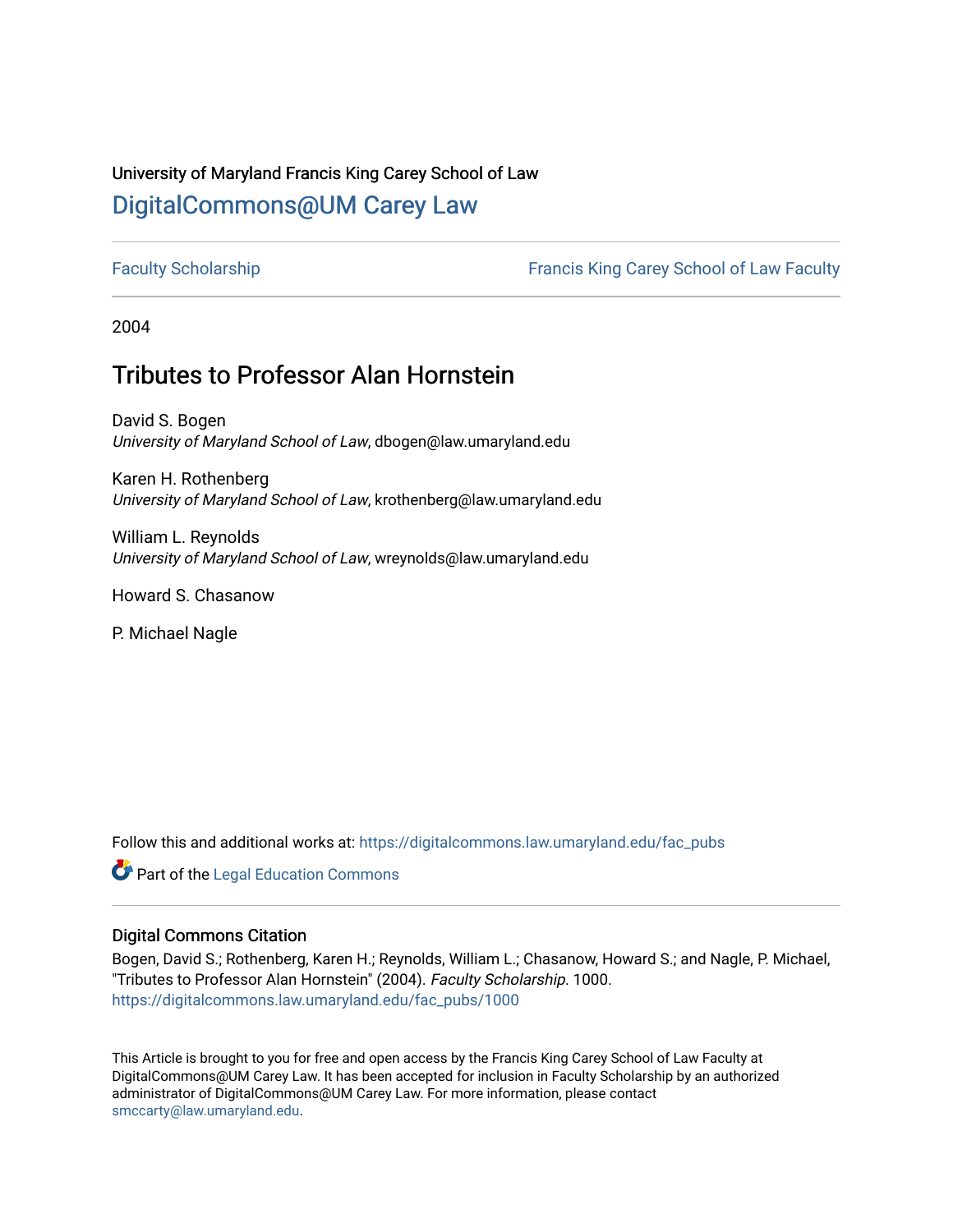# **TRIBUTES TO PROFESSOR ALAN HORNSTEIN**

## THE RAVIN'

## E. A. Po'

# DAVID S. BOGEN\*

Once upon a midnight dreary, while I pondered weak and weary, Over many a quaint and curious volume of forgotten lore, While I nodded, nearly napping, suddenly there came a tapping, As of some one gently rapping, rapping at my chamber door. "Tis Alan Hornstein," I muttered, "tapping at my chamber door"— Once again, to say, "say more."

Ah, distinctly I remember it was in the bleak December, Or maybe twas November eighty-seven-days of yore. When he started to unravel;—or maybe just to travel law school wisdom to explore—asking gurus shore to shore— How theory joined to practice made a legal learning core— Alan noted then, "say more."

When the Irishman so certain, Kelly dropped his deanly curtain, Hornstein—acting dean—met fantastic terrors never seen before; Budget shortfall so immense that the State did then commence Cutting dollars, pounds and pence, two weeks furlough made us roar-

But Alan's firm defense kept from going hence another million; in war

Alan told his troops, "say more."

And our students ever stronger; hesitate in class no longer, "Sir," they say, "or Teacher, truly your forgiveness I implore; But the fact is I was napping, and so gently you came rapping, And so faintly you came tapping, tapping at my chamber door, That I scarce was sure I heard you"—not in Hornstein's class that snore;-

Just those awful words, "say more."

Much I've marveled at his power to make any student flower, Though their answer little meaning—little relevancy bore;

<sup>\*</sup> T. Carroll Brown Scholar and Processor of Law, University of Maryland School of Law.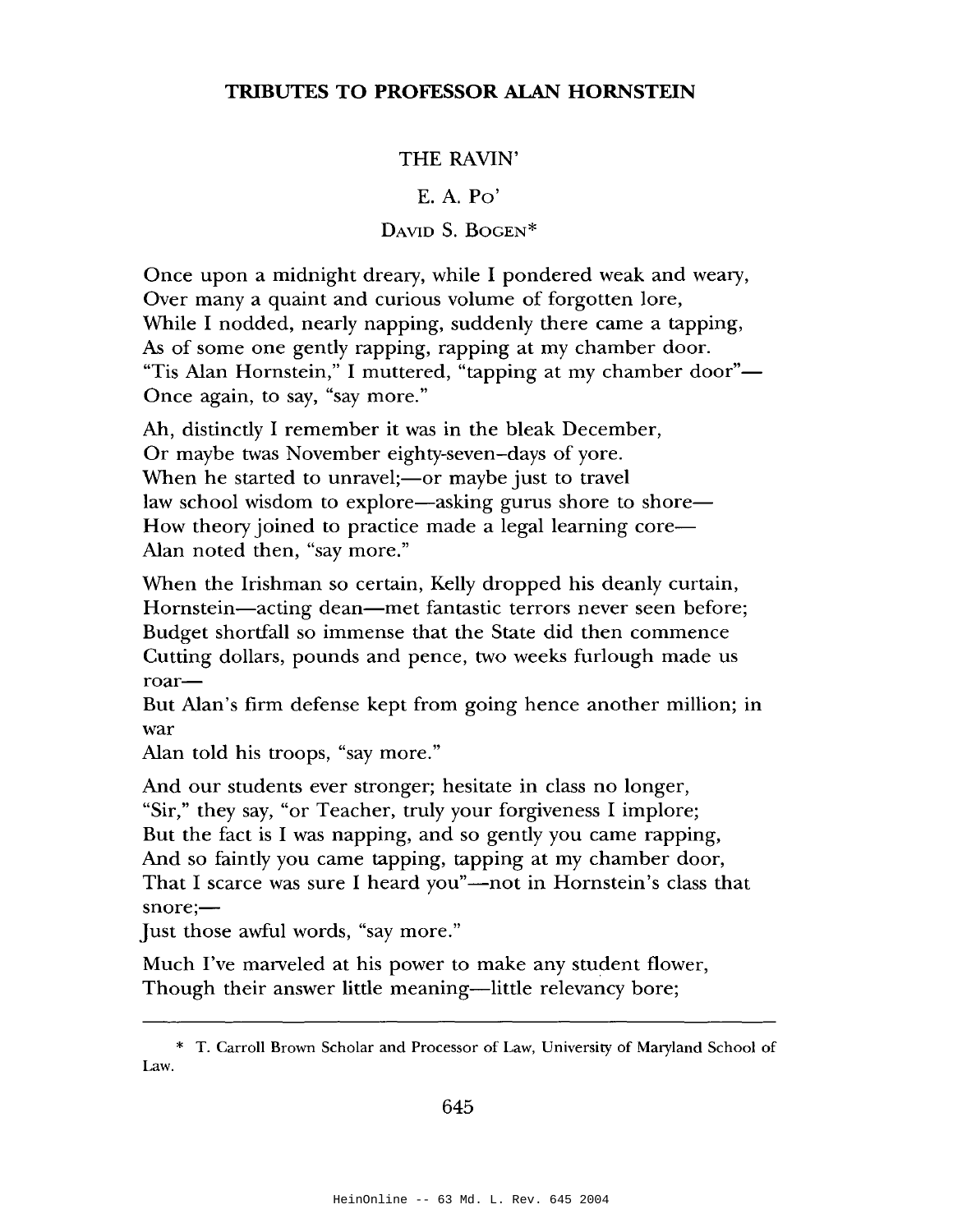For we cannot help agreeing that no other human being Has been so blessed with seeing light that others all ignore— But Alan sees it, wrenching insight from the answer's core, With two words simply just, "say more."

Open here I flung the shutter, when, with many a flirt and flutter, In there stepped the stately Alan of the saintly days of yore. Not the least obeisance made he; not an instant stopped or stayed he;

But, with mien of lord or lady, perched above my chamber door— Perched upon a bust of Pallas just above my chamber door-Perched, and sat, and said, "say more."

But the Alan, sitting lonely on the placid bust, spoke only, That one phrase, as if his soul in that one phrase he did outpour. Nothing further then he uttered—not a whisker then he fluttered— Till I scarcely more than muttered "Does he really know the score?—

Ah, yes, Appellate Advocacy and Maryland Evidence Courtroom Manual 2004."

Then Alan said, "say more."

Startled at the stillness broken by reply so aptly spoken, "Doubtless," said I, "what he utters is his only stock and store, Caught from some unhappy college where the only useful knowledge

Comes from great books and a wedge, a single question on the floor"—

A thoughtful probing lonesome query that opens up the shuttered door

Followed by, "Say more."

But the Alan still beguiling all my sad soul into smiling, Straight I wheeled a cushioned seat in front of man and bust and door;

Then, upon the velvet sinking, I betook myself to linking Fancy unto fancy, thinking what kind of seed or spore— What kind of germination and gestation rises out of every pore, When Alan croaks, "say more."

This I sat engaged in guessing, but no syllable expressing To the man whose fiery eyes now burned into my bosom's core; But I have heard a rumor, applied to any law school tumor That fabled Uncle Zoltan's humor, of which Alan has a store, or his sayings, cut the gloom or at least supply a useful metaphor, followed by "say more!"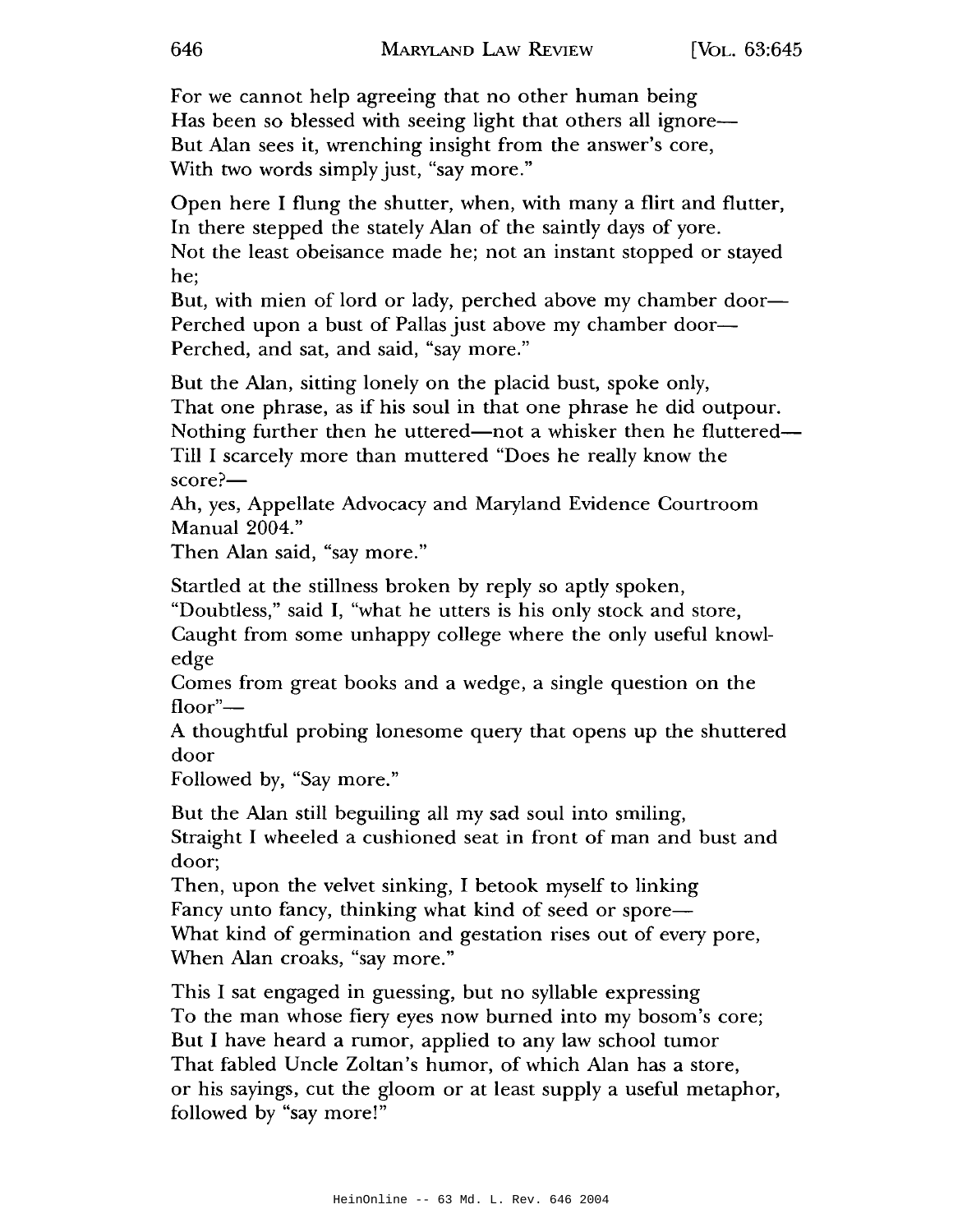Then, methought, the air grew denser, perfumed from an unseen censer

Swung by angels whose faint foot-falls tinkled on the tufted floor.

"Wretch," I cried, "New York hath lent thee--by these angels it has sent thee

New York-New York and Touro rend thee from our school's third floor!

Stay, oh stay our thoughtful mentor, and forget Long Island's shore!"

Quoth the Alan, "Nevermore."

"Prophet!" said I, "thing of evil!—Prophet still, if man or devil!— Whether tempter sent, or whether tempest tossed thee here ashore, Desolate yet all undaunted, on this desert land enchanted—

On this home by horror haunted-tell me truly, I implore—

Is there-is there balm in Gilead?-tell me-tell me, I implore!" Quoth the Alan, "Nevermore."

"Be that word our sign of parting, man or fiend!" I shrieked upstarting-

"Get thee back into the tempest and New York's Plutonian shore! But you've left more than a token of friendships still unbroken, And colleagues who have spoken out of love and not as chore. You have made our law school better from the skylight to the floor!"

And so, at least in spirit, you'll be with us "Evermore."

# KAREN ROTHENBERG\*

While it is not unusual to hear individuals praised for their legacy, few have had an important impact in as many different areas as Professor Alan. Hornstein. His legacy lives on in the minds of generations of law students, in the curriculum, in the building in which the School of Law resides, and in the legal profession. As he transitions to Emeritus status, it is appropriate to reflect on his extraordinary contributions.

Since joining the Law School faculty in 1972, Alan has taught eighteen different courses, coached the National Moot Court Team, and assisted with many other student competitions. While he is a master of the Socratic Method, he has also been a leader in introducing innovative teaching methods into traditional law school courses by pioneering the use of simulation in first year courses and by playing a

<sup>\*</sup> Dean, Marjorie Cook Professor of Law, University of Maryland School of Law.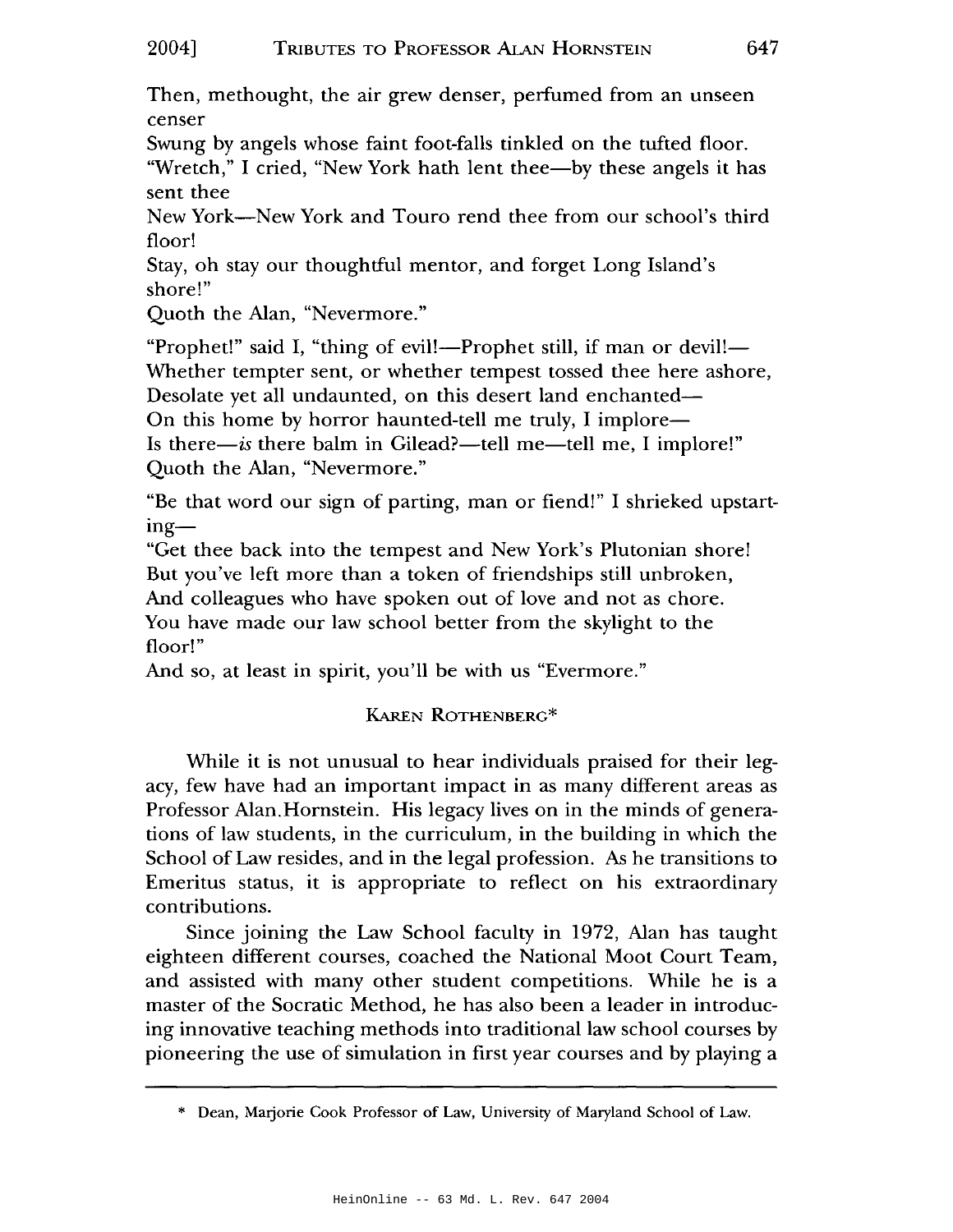key role in designing the Cardin program to integrate theory and practice. As an early adopter of technology in law courses, his creative use of PowerPoint slides to teach Evidence is legendary among many graduating classes. Finally, Alan was also interested in introducing literature into the classroom to make the law come to life. For many years, he also taught seminars and served as a Visiting Tutor at St. John's College, forging an early path in interdisciplinary collaboration.

Deans, myself included, always appointed Alan to the most important committees. If there was a committee assignment that would likely involve questioning the status quo, conceptualizing new approaches, and planning a detailed implementation, you can be sure that Alan would be involved. During the past three decades, all major curricular reforms, the promotion and tenure standards, and all self studies and strategic planning projects were shaped in large part by Alan's leadership and ability to achieve consensus. His resume shows amazing longevity on the Curriculum Committee, serving continuously since 1972. As Acting Dean of the School of Law in 1991-1992 and as Associate Dean from 1987-1991 and again from 2001-2002, Alan also played an important administrative role. As general editor of our alumni magazine, the J.D., he worked hard to foster closer relationships with alumni and to enhance the level of knowledge about the Law School in the external community.

His ability to conceptualize at a broad level while at the same time handling the intricate details essential to making projects work, has served the School of Law exceptionally well on many occasions. The new building project is the latest and perhaps the best example of this. Alan's involvement throughout the various phases of the project, from design through the myriad details of construction, was key to achieving the outstanding facility in which the School of Law is currently housed. His early interest in technology resulted in his taking a leadership role in the initial installation of a law school network in the early 1980s. Since then, Alan has consistently taken an active role in encouraging the use of technology in law classes, in ensuring that faculty and staff had access to the latest equipment and software, and in demanding that the new building be fully wired and equipped with state-of-the-art technology.

No less significant, he has made many lasting contributions to the legal profession, serving as a member of the American Law Institute; presenting annual seminars for judges under the auspices of the Federal Judicial Center and the Maryland Judicial Institute; participating in the drafting of Maryland's Rules of Evidence; and authoring,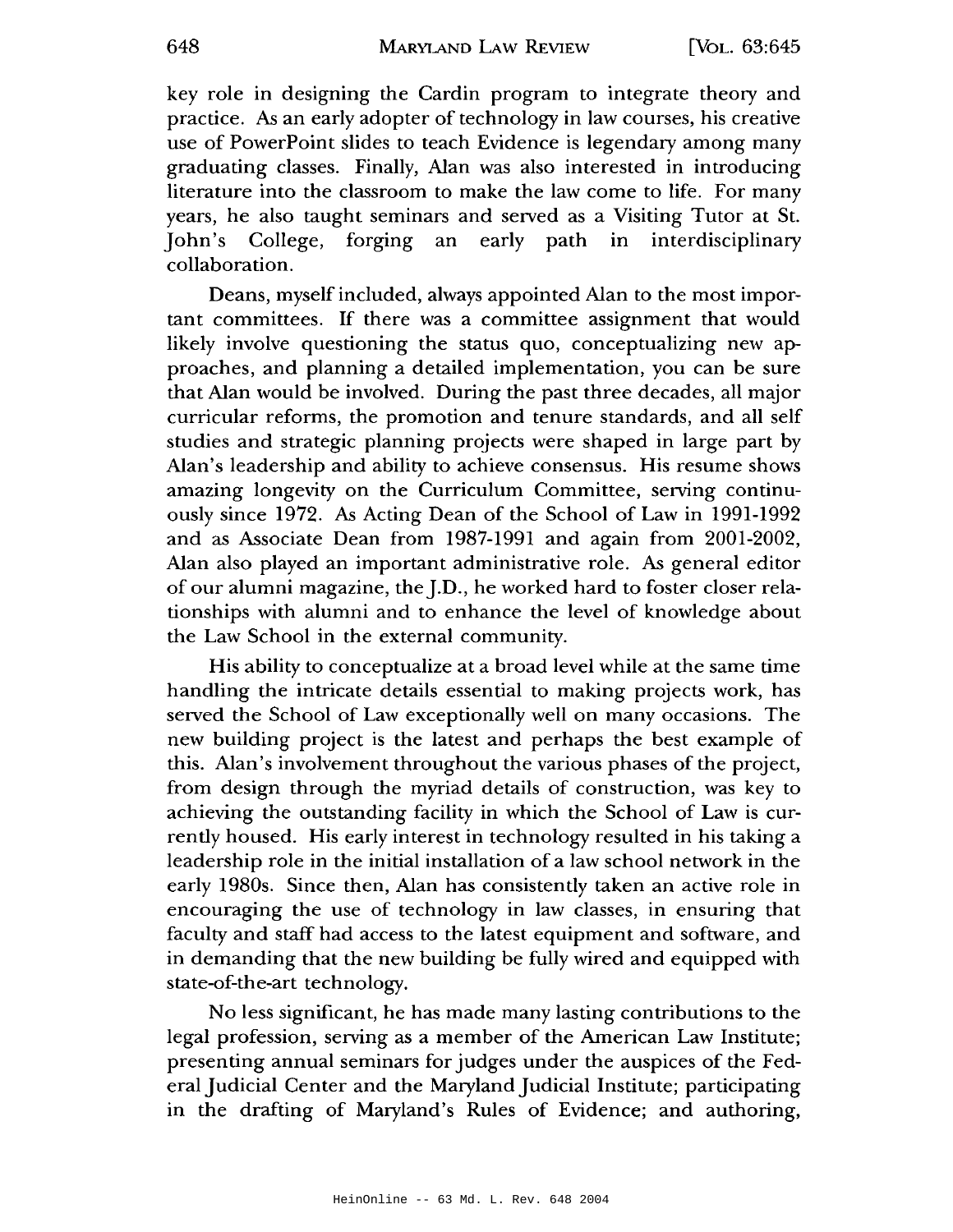among numerous other publications, annual editions of the *Maryland l!.vidence Courtroom Manual.* 

Alan's legacy encompasses many different areas, all resulting from his deep commitment to the School of Law, to his students, and to the legal profession. It is difficult to imagine the Law School without his energetic presence and his constant challenges to us to move forward and to consider new methods of teaching and providing legal education. We consider ourselves extremely fortunate that he will continue his relationship with the School of Law in an Emeritus status and we look forward to working with Alan for a long time to come.

#### WILLIAM L. REYNOLDS\*

The premature retirement of Alan Hornstein leaves a large hole in our faculty. The Law School has lost a unique resource. I shall miss Alan dearly, for both professional and personal reasons.

Let me mention the professional reasons first. To begin with, Alan is deeply interested in legal education—both its theory and practice-in all of its aspects. Consider the curriculum, a dull topic, if ever there was one, but not for Alan. This is a field where he has been very active. He was a prime mover, for example, in the recent revision of our required curriculum. Also, he played a major role in the adoption of our innovative LTP/Cardin program, and he always has been an enthusiastic supporter of our clinical program. *As* Associate Dean, Alan strongly supported the efforts of his colleagues to pursue their own vision of how a course should work.

On his own, Alan has been an excellent teacher, beloved by many students. Alan is a classic Socratic professor, one who expects his students to have done as much class preparation as he has done, and he prepares a lot. Students know and appreciate that he has worked hard on their behalf. Alan also has prepared innovative courses of his own, most notably a highly successful course he co-taught with Professor Jerry Deise that combined Evidence and Trial Practice into one package. He has used PowerPoint in his classes, especially Evidence, in a highly effective and sophisticated way.

*As* that combined course showed, Alan considers the art of teaching a subject worth study and comment. (Outsiders might not realize that such an interest is rare among law professors). His position as Associate Dean gave him a pulpit to preach to us about teaching, and exhort he did, in spades. Thanks to his efforts, the faculty has had

<sup>\*</sup> Jacob A. France Professor of Judicial Process, University of Maryland School of Law.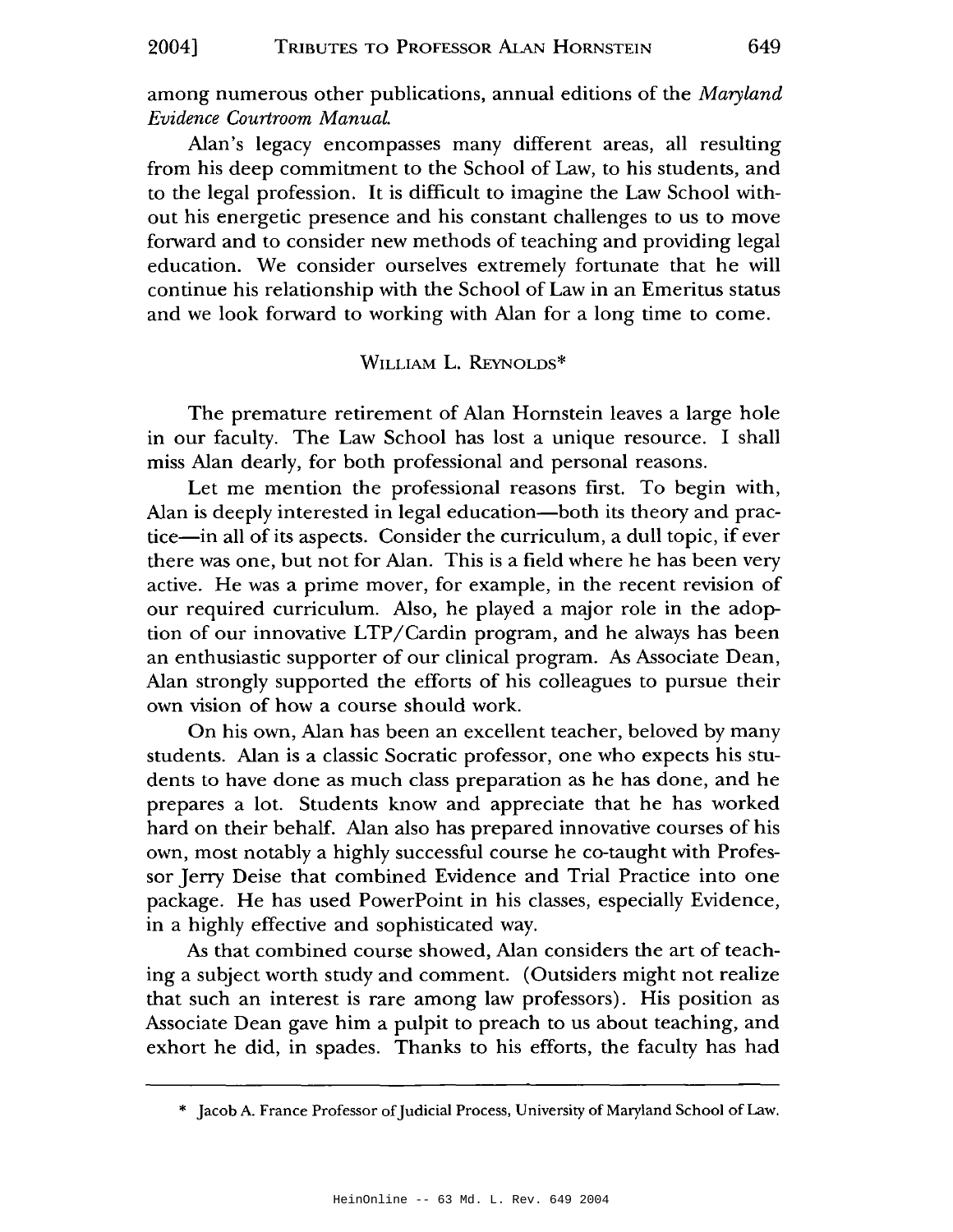forums, conferences, speakers-with the result that he has made our school conscious of the need to think and reflect about all aspects of teaching.

Alan has a deep interest in technology, an interest he has long embraced. He provided the vision and energy that compelled Deans to spend the money, hire excellent technicians, and provide the space for what surely is a state-of-the-art law school. All of our classrooms and seminar rooms are completely wired, a fact that enhances another of Alan's deep interests, teaching.

And then there is the new building. We now have a magnificent law school, one that still leaves me in awe (of course, I spent three decades in the old dump, and three years in the temporary building that did not even work). Alan made many contributions to the Nathan Patz Law Center, but I will always thank him for his attention to detail. He has an uncanny ability to read blueprints and to see things that I certainly never would have picked up—like a door opening the wrong way or the need to have glass panels in the hall outside faculty offices so there will always be light in the hall. (There was a drawback to this idea-no longer can we nap with impunity!) Alan's passion for this building made it a far better place to work and live  $in.$ <sup>1</sup>

But what the Law School will miss most with Alan's departure is his unflinching devotion to our enterprise. Alan's loyalty to the School was never in question. No matter what the issue, no matter how heated the debate became, no one ever doubted that he always had the best interest of the Law School at heart.

I shall sorely miss Alan's contributions to the school, but I shall miss his friendship even more. We came to Maryland a year apart over three decades ago and together have watched (and helped, and even hindered at times) its amazing development. We also became close friends and have shared much happiness (and some grief) together. Let me mention a few things that I have lost now that Alan is gone.

First, there are the stories. Alan has an amazing fund of them. They range from his all wise-cracking Hungarian Uncle Zoltan to hilarious reminiscences about colleagues and students of long ago. (Actually, Uncle Zoltan dispenses so much wit and wisdom that it is clear that he is Irish.) And the endless, mostly dreadful (that's a compliment) puns that flowed non-stop from his lips; no mean punster my-

l. At Alan's retirement party at the School, I mentioned that the architect Christopher Wren, who built St Paul's Cathedral in London, is also buried there. His tomb has the following inscription: "If ye seek his memorial, look around." The same could be said of Alan.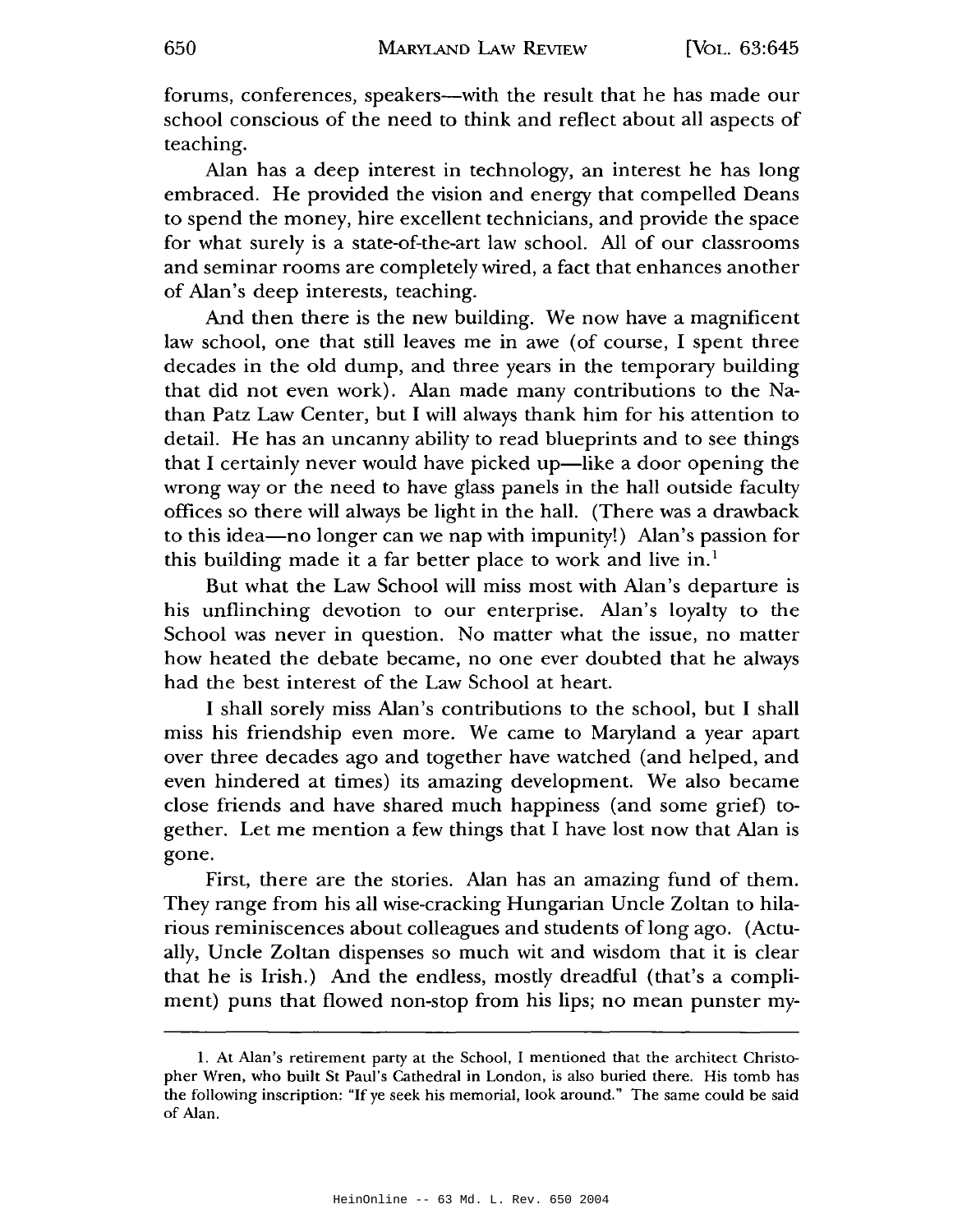self, I could only listen in envy as they rolled non-stop from that fertile mind.

I will miss Alan's insatiable curiosity about the law; not just his own scholarly areas, but anything that sounds interesting or curious. The endless debates we had about grammar and philology have now been shelved. Who else but Alan (and Rex Stout, one of our favorite authors) would start a sentence with the word "Else"? (Alan is clearly wrong in his opposition to the serial comma, for it costs nothing and always adds clarity—I had to get that in). And with whom will I swap news about restaurants from New York to Baltimore? All of this is just a long way of saying that I, as well as the Law School have lost a very good friend who was always there. Come back to visit often.

#### HowARD S. CHASANow\*

When Alan Hornstein departs from the University of Maryland School of Law after twenty-three years on the faculty, he will leave quite a legacy. He influenced not just the minds of his students, but also the building in which they studied law and the law they studied.

On a personal note, I first came to know Alan, and we became friends, while I was teaching part-time at the Law School. Alan was enthusiastic about inspiring law students, but he was equally enthusiastic about inspiring new faculty members. He was exceedingly helpful to me during the years I was on the part-time faculty, and I am very grateful for his assistance and for his friendship. Even though I did not have Alan as a law school teacher, I was fortunate enough to attend several of the classes that he taught to judges at the Maryland Judicial Institute. Alan was a superb teacher and his programs were always well attended and well received.

When the Evidence Subcommittee of the Court of Appeals Committee on Rules of Practice and Procedure was created to draft the Maryland Rules of Evidence, and I was named its Chair, Alan was the obvious choice to be one of the Co-Reporters selected to assist the committee. "Assist the committee" is a euphemism for doing most of the work by preparing initial drafts of the Rules, as well as extensive memoranda about how the Federal Rules have been interpreted and how they seem to be working in practice. This was an enormous undertaking because the Court of Appeals did not want the Subcommittee simply to track the Federal Rules, but wanted a critical reevaluation to improve them, if, and wherever, possible. Alan

<sup>\*</sup> Retired Judge, Court of Appeals of Maryland; J.D., University of Maryland, 1961.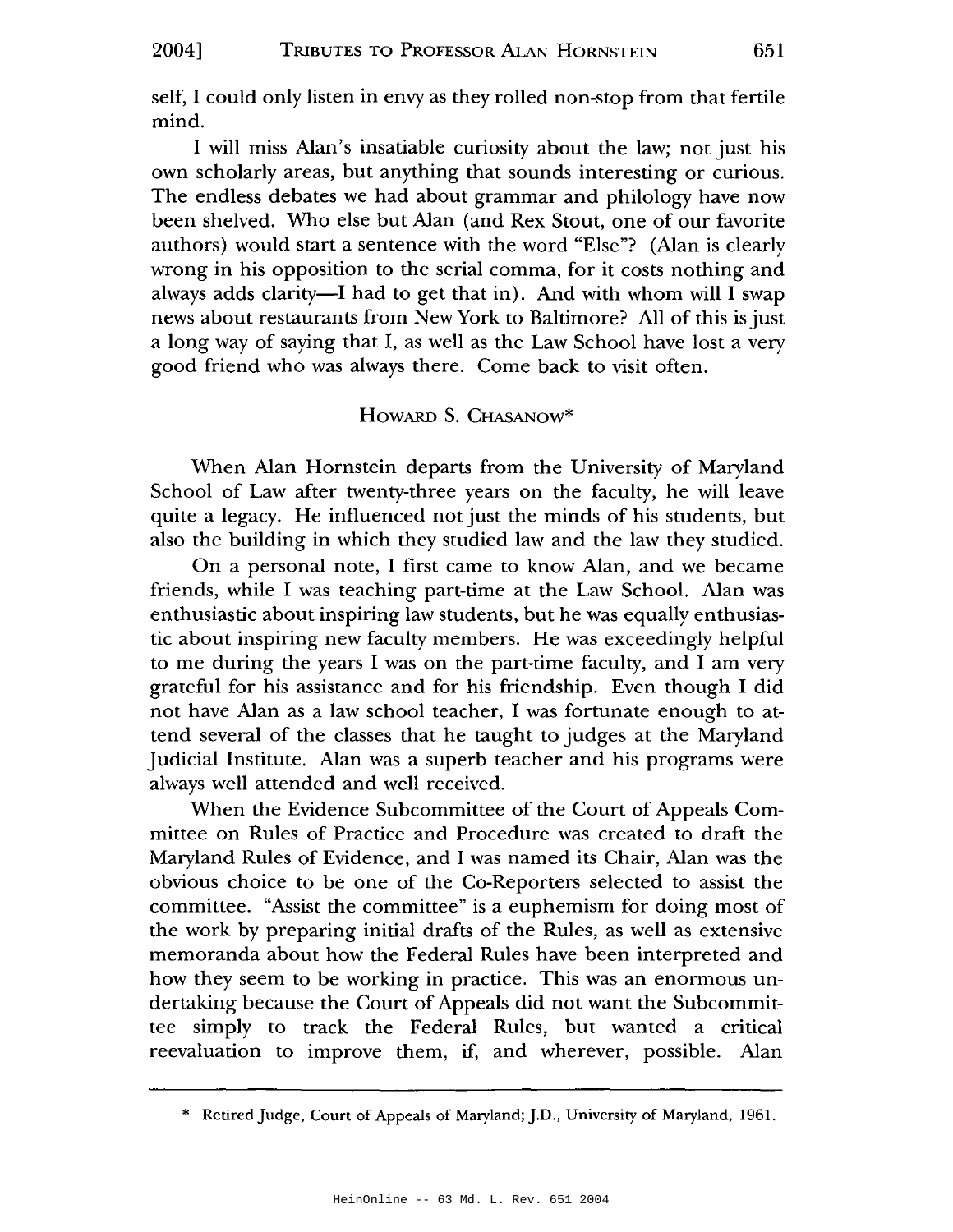brought to the task his vast knowledge of the law of evidence as well as his common sense and understanding of the arena where the rules of evidence have to be applied by lawyers and judges. Maryland's first Evidence Code, adopted July 1, 1994, is just one instance of Alan Hornstein's contributions to the jurisprudence of Maryland. Other contributions include his many superb Law Review articles and the book, *Maryland Evidence Courtroom Manual,* coauthored with Glen Weissenberger.

Alan's love of the law of evidence is perhaps best exemplified by a discussion group we organized many years ago. Apparently, Alan's evidence classes and prolific evidence writings were not enough to satiate his passion for the law of evidence so we formed a discussion group of trial lawyers and judges (with Alan as our token academic) and met monthly to discuss new evidence decisions and weighty evidentiary issues. You would think any sane evidence teacher would seek out any way to spend his free evenings other than discussing the law of evidence. Not Alan.

One of Professor Hornstein's former students, United States Magistrate Judge Jillyn Schulze, spoke recently at a luncheon given in his honor. She characterized Professor Hornstein as "a special teacher who had mastered the arts of motivation and manipulation: who could instill a love of both the subject and the process by which it is learned and practiced." Although he is leaving our State, Alan Hornstein's twenty-three years in Maryland have left us enriched by the significant contribution he has made to the education of so many of the lawyers and judges of Maryland, as well as to the development of the law of Maryland.

#### P. MICHAEL NAGLE\*

August, 1976. Room 301. First day of law school, first year class, first introduction to contracts. First encounter with Alan D. Hornstein. Yikes!

Then, Alan virtually never stopped moving. The lectern platform was about 15'x8', with the lectern itself set in the middle. But it was merely a book holder, a stopping off place. Otherwise, he paced. Back and forth. Measured gait. Numbered steps. Like a caged leopard. Feral eyes. Spitting and hissing out questions and baring his fangs if the answer was not prompt or correct. Intimidating. Scary.

<sup>\*</sup> Parmer, Nagle & Zaller, P.C.; J.D., University of Maryland, 1979.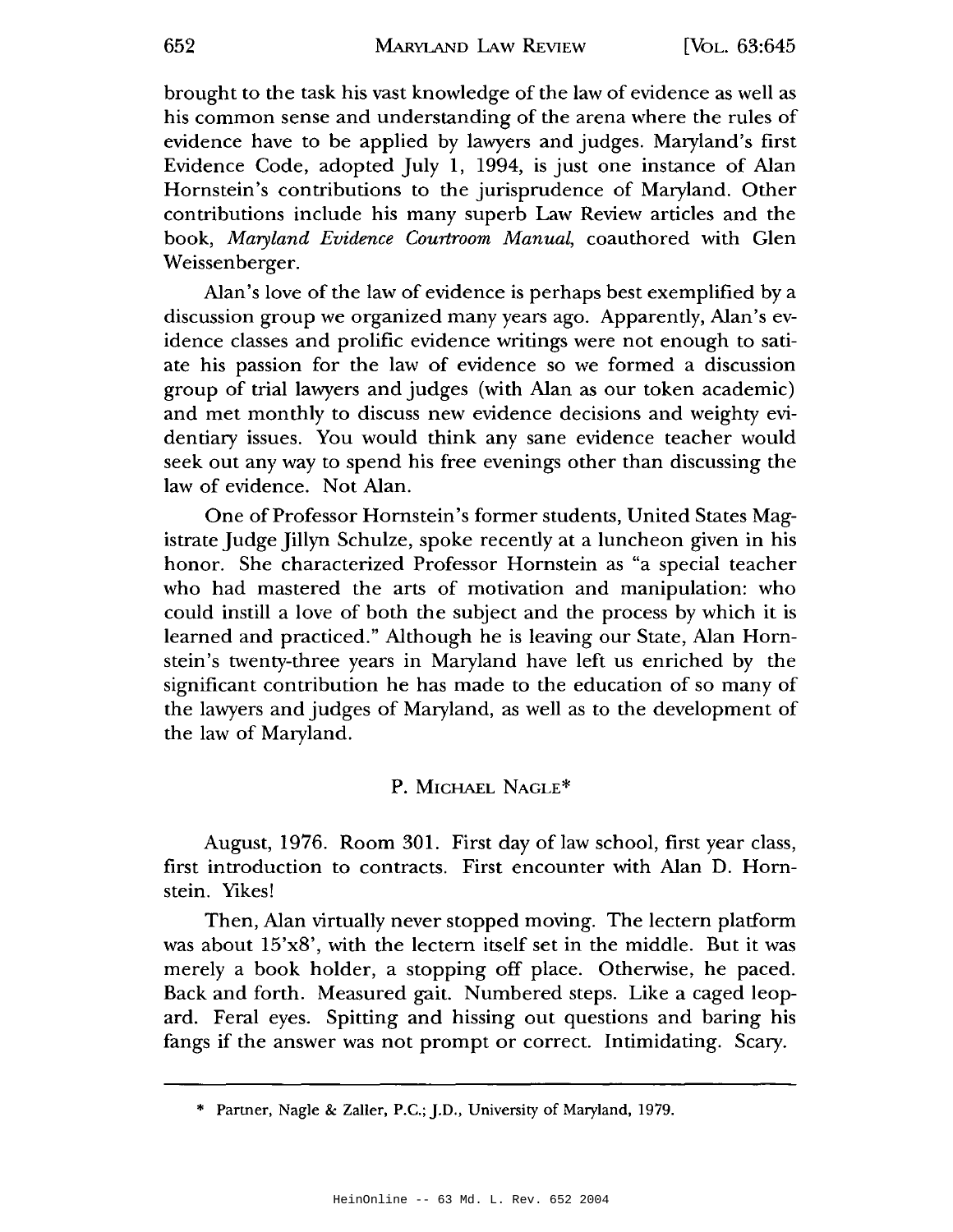Or, at least that was the way he appeared to the 200 of us on the other end of those questions. 200 people who someday hoped to be lawyers-if we could just get through that damn class!

We learned quickly that one did not slack in Professor Hornstein's class, either in terms of preparation or in terms of mental agility when directly engaged by him. He was a master of the Socratic Method-but he was also a master of the sarcastic rejoinder when that methodology failed to elicit the correct thought process and response. (My apologies to non-lawyers, who may not appreciate the distinction.)

Alan engaged me that very first day of class. Having served ten years in the Air Force with two tours in Vietnam, I was just slightly less terrified than my classmates. Although I stayed with him through several questions, there came a time when I was unable to take the next step. Alan quipped that the quality of law student admitted that year was suspect. Unbelievably, I heard my own traitorous voice suggesting that perhaps the quality of available instruction was part of the problem.

There were literally gasps from my peers, and books were raised to cover faces all over the room. My immediate neighbor actually scooted his chair a few inches away from me, as if to avoid the debris once Alan's fiery gaze caused me to crash and burn. For Alan's part, a whisker twitched, and he informed me that I would be responsible for taking the lead on the next case-and perhaps every case the rest of the week.

That began an intellectual exchange that resulted in the development of mutual respect and friendship which, ultimately, led to us working together as co-authors of a lead article in the *Washington University Law Quarterly.* I signed up for every class taught by him at the time because I wanted the challenge of matching wits with him so that my skills and mental abilities might be enhanced by the experience. Indeed, I found that there were classmates who "hated Hornstein," because he was uncompromising in his quest to make of each of us the best, most thorough and thoughtful lawyers possible, and I soon spotted the laziness and slothful thinking that was their wont-and his anathema.

Alan hired me as his research assistant during the summer between my first and second years, and I soon learned that he was every bit as tough with himself as with his students. We spent hours debating esoteric issues and looking at them from every possible angle and even some that were highly improbable! My research ranged very far a field from the immediate subject of the book he was writing, just